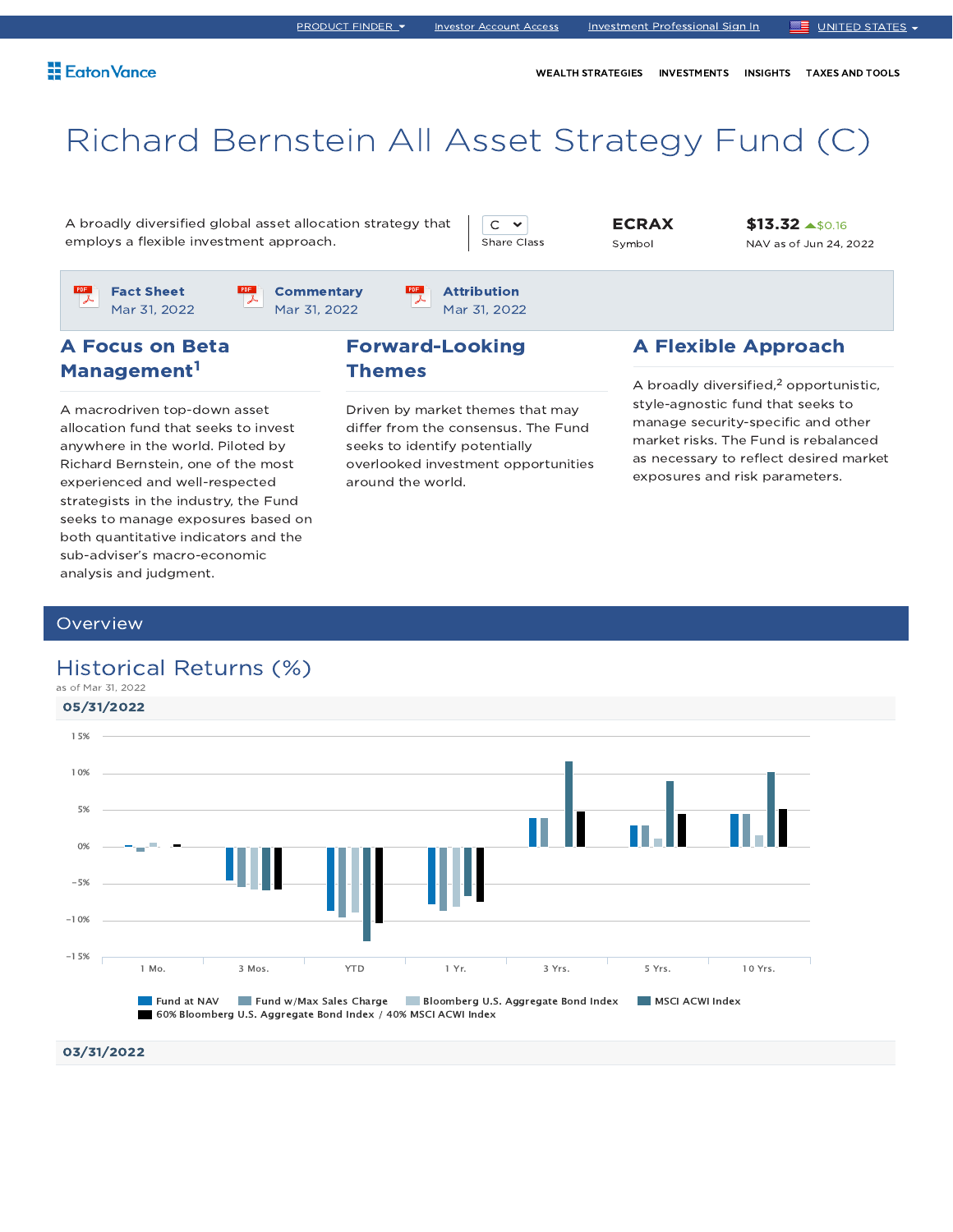

Fund at NAV Fund w/Max Sales Charge Bloomberg U.S. Aggregate Bond Index MSCI ACWI Index 60% Bloomberg U.S. Aggregate Bond Index / 40% MSCI ACWI Index

| 05/31/2022                                                    |         |         |          |         |              |       |       |
|---------------------------------------------------------------|---------|---------|----------|---------|--------------|-------|-------|
| <b>Fund at NAV</b>                                            | 0.36    | $-4.56$ | $-8.72$  | $-7.84$ | 4.05         | 3.05  | 4.60  |
| Fund w/Max Sales Charge                                       | $-0.64$ | $-5.51$ | $-9.63$  | $-8.71$ | 4.05         | 3.05  | 4.60  |
| Bloomberg U.S. Aggregate Bond Index <sup>3</sup>              | 0.64    | $-5.86$ | $-8.92$  | $-8.22$ | 0.00         | 1.17  | 1.71  |
| MSCI ACWI Index <sup>4</sup>                                  | 0.12    | $-5.90$ | $-12.83$ | $-6.78$ | <b>11.70</b> | 9.00  | 10.24 |
| 60% Bloomberg U.S. Aggregate Bond Index / 40% MSCI ACWI Index | 0.43    | $-5.83$ | $-10.45$ | $-7.51$ | 4.88         | 4.54  | 5.26  |
| 03/31/2022                                                    |         |         |          |         |              |       |       |
| <b>Fund at NAV</b>                                            | $-0.07$ | $-4.43$ | $-4.43$  | $-0.39$ | 5.09         | 4.27  | 4.99  |
| Fund w/Max Sales Charge                                       | $-1.07$ | $-5.38$ | $-5.38$  | $-1.34$ | 5.09         | 4.27  | 4.99  |
| Bloomberg U.S. Aggregate Bond Index <sup>3</sup>              | $-2.78$ | $-5.93$ | $-5.93$  | $-4.15$ | 1.69         | 2.14  | 2.24  |
| MSCI ACWI Index <sup>4</sup>                                  | 2.17    | $-5.36$ | $-5.36$  | 7.28    | 13.74        | 11.64 | 9.99  |
| 60% Bloomberg U.S. Aggregate Bond Index / 40% MSCI ACWI Index | $-0.80$ | $-5.67$ | $-5.67$  | 0.41    | 6.73         | 6.14  | 5.51  |

Past performance is no guarantee of future results. Investment return and principal value will fluctuate so that shares, when redeemed, may be worth more or less than their original cost. Performance is for the stated time period only; due to market volatility, the Fund's current performance may be lower or higher than quoted. Returns are historical and are calculated by determining the percentage change in net asset value (NAV) with all distributions reinvested. Returns for other classes of shares offered by the Fund are different. Performance less than or equal to one year is cumulative. Max Sales Charge: 1%.

# Fund Facts

| as of May 31, 2022               |              |
|----------------------------------|--------------|
| <b>Performance Inception</b>     | 09/30/2011   |
| <b>Investment Objective</b>      | Total return |
| <b>Total Net Assets</b>          | \$781.8M     |
| <b>Expense Ratio<sup>5</sup></b> | 2.16%        |
| <b>CUSIP</b>                     | 277902482    |

# Portfolio Management

| Dan Suzuki, CFA              | Managed Fund since 2021             |
|------------------------------|-------------------------------------|
| <b>Richard Bernstein</b>     | <b>Managed Fund since inception</b> |
| <b>Matthew Griswold, CFA</b> | Managed Fund since 2017             |
| <b>Henry Timmons, CFA</b>    | Managed Fund since 2017             |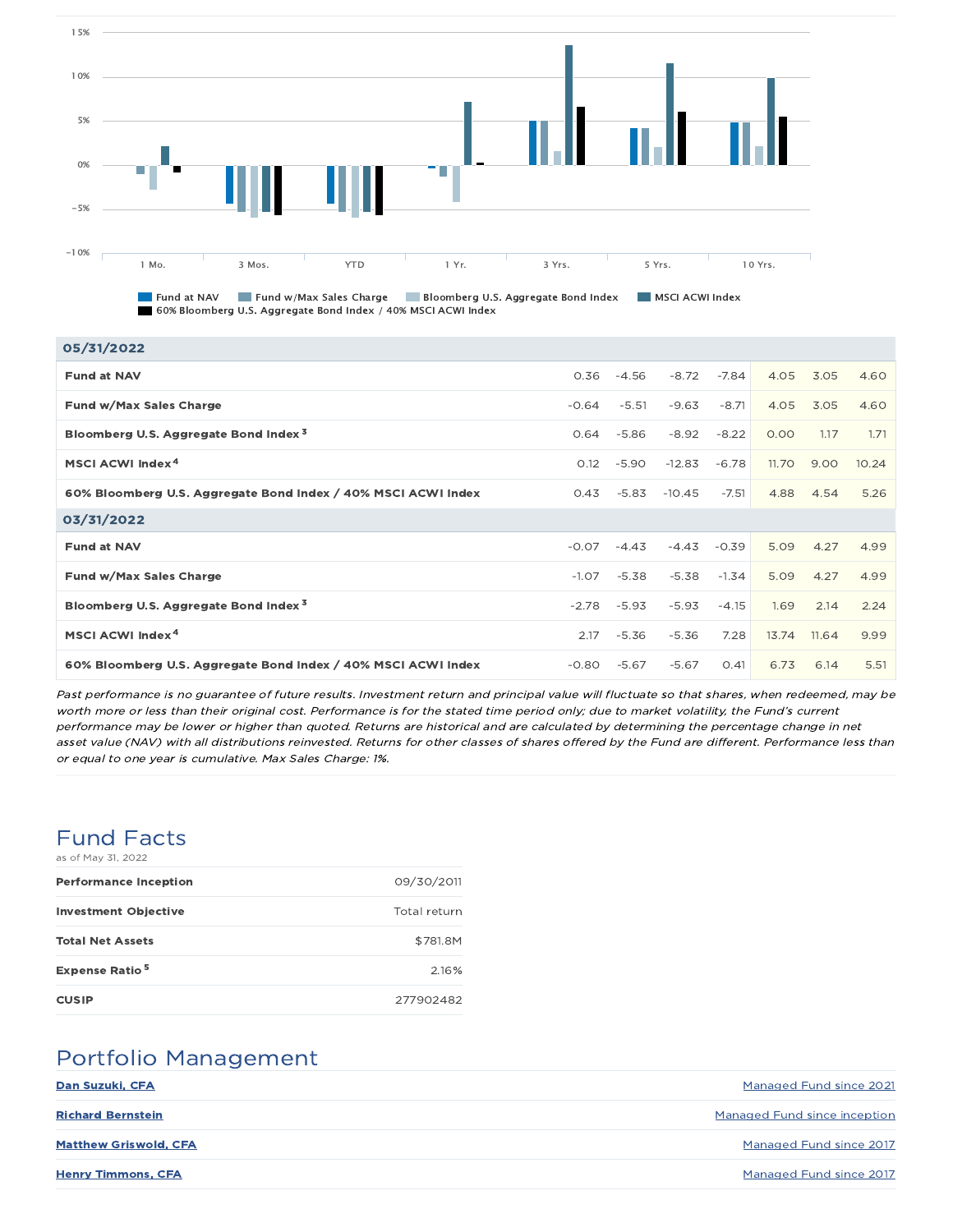Portfolio profile subject to change due to active management. Percentages may not total 100% due to rounding.

### About Risk:

The value of investments held by the Fund may increase or decrease in response to economic, and financial events (whether real, expected or perceived) in the U.S. and global markets. The value of equity securities is sensitive to stock market volatility. Investments in foreign instruments or currencies can involve greater risk and volatility than U.S. investments because of adverse market, economic, political, regulatory, geopolitical, currency exchange rates or other conditions. In emerging countries, these risks may be more significant. ETFs are subject to the risks of investing in the underlying securities and the Fund will bear a pro rata portion of the operating expenses of an ETF in which it invests. The value of commodities investments will generally be affected by overall market movements and factors specific to a particular industry or commodity, including weather, embargoes, tariffs, or health, political, international and regulatory developments. As interest rates rise, the value of certain income investments is likely to decline. Investments in debt instruments may be affected by changes in the creditworthiness of the issuer and are subject to the risk of non-payment of principal and interest. The value of income securities also may decline because of real or perceived concerns about the issuer's ability to make principal and interest payments. Smaller companies are generally subject to greater price fluctuations, limited liquidity, higher transaction costs and higher investment risk than larger, more established companies. The Fund's exposure to derivatives involves risks different from, or possibly greater than, the risks associated with investing directly in securities and other investments. Derivatives instruments can be highly volatile, result in leverage (which can increase both the risk and return potential of the Fund), and involve risks in addition to the risks of the underlying instrument on which the derivative is based, such as counterparty, correlation and liquidity risk. If a counterparty is unable to honor its commitments, the value of Fund shares may decline and/or the Fund could experience delays in the return of collateral or other assets held by the counterparty. The Fund is exposed to liquidity risk when trading volume, lack of a market maker or trading partner, large position size, market conditions, or legal restrictions impair its ability to sell particular investments or to sell them at advantageous market prices. The impact of the coronavirus on global markets could last for an extended period and could adversely affect the Fund's performance. No fund is a complete investment program and you may lose money investing in a fund. The Fund may engage in other investment practices that may involve additional risks and you should review the Fund prospectus for a complete description.

1. As used herein, beta is defined as a management style that focuses on market exposure in terms of asset classes, style, sector, geography, market capitalization, and other factors.

2. Diversification cannot ensure a profit or eliminate the risk of loss.

3. Bloomberg U.S. Aggregate Bond Index is an unmanaged index of domestic investment-grade bonds, including corporate, government and mortgage-backed securities. Unless otherwise stated, index returns do not reflect the effect of any applicable sales charges, commissions, expenses, taxes or leverage, as applicable. It is not possible to invest directly in an index. Historical performance of the index illustrates market trends and does not represent the past or future performance of the fund. 4. MSCI ACWI Index is an unmanaged free-float-adjusted market-capitalization-weighted index designed to measure the equity market performance of developed and emerging markets. Unless otherwise stated, index returns do not reflect the effect of any applicable sales charges, commissions, expenses, taxes or leverage, as applicable. It is not possible to invest directly in an index. Historical performance of the index illustrates market trends and does not represent the past or future performance of the fund. MSCI indexes are net of foreign withholding taxes. Source: MSCI. MSCI data may not be reproduced or used for any other purpose. MSCI provides no warranties, has not prepared or approved this report, and has no liability hereunder. 5. Source: Fund prospectus.

### Performance

05/31/2022 Historical Returns (%) as of Mar 31, 2022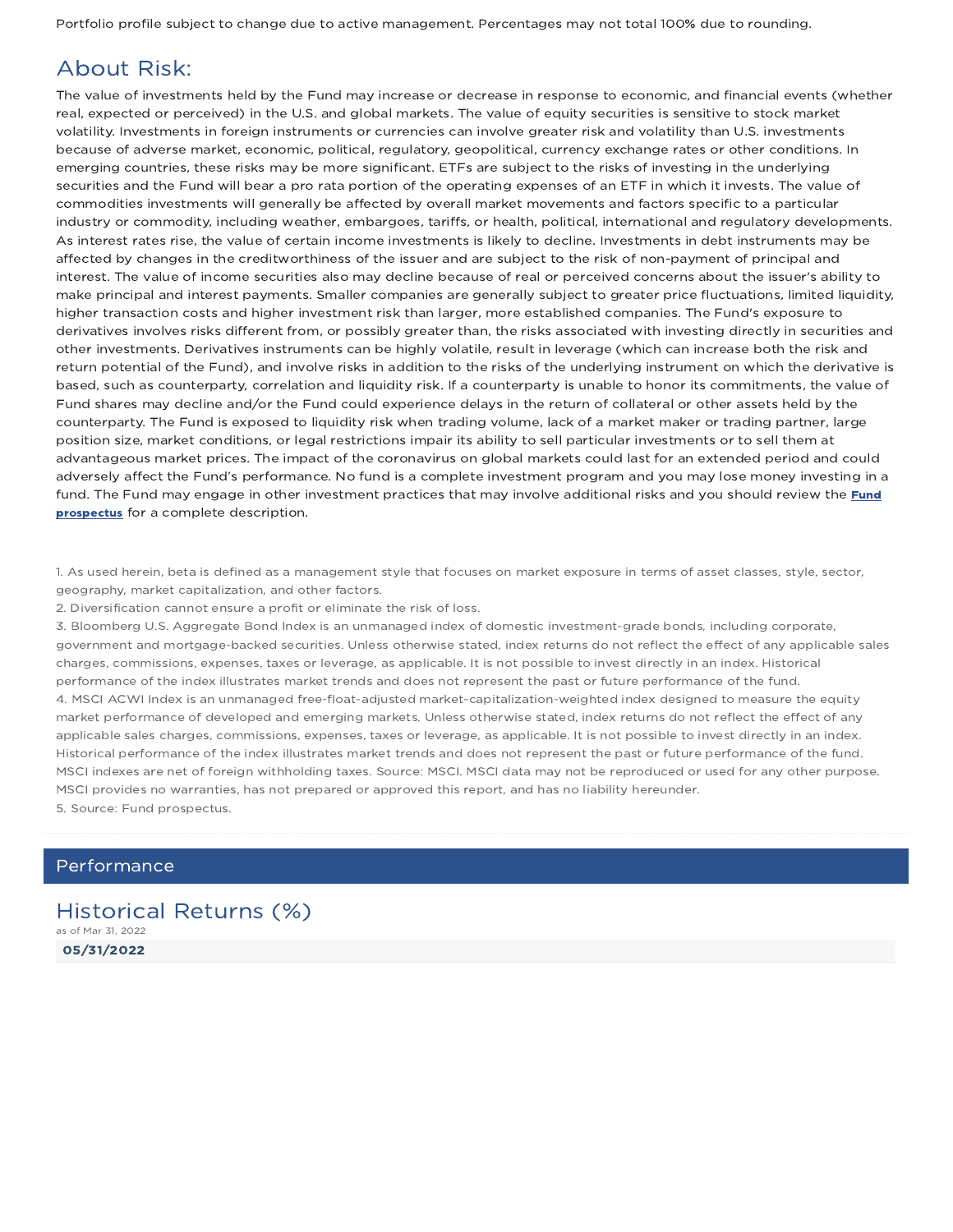

60% Bloomberg U.S. Aggregate Bond Index / 40% MSCI ACWI Index



**Fund at NAV Fund w/Max Sales Charge Full Bloomberg U.S. Aggregate Bond Index** MSCI ACWI Index 60% Bloomberg U.S. Aggregate Bond Index / 40% MSCI ACWI Index

| 05/31/2022                                                    |         |         |          |         |       |       |       |
|---------------------------------------------------------------|---------|---------|----------|---------|-------|-------|-------|
| <b>Fund at NAV</b>                                            | 0.36    | $-4.56$ | $-8.72$  | $-7.84$ | 4.05  | 3.05  | 4.60  |
| Fund w/Max Sales Charge                                       | $-0.64$ | $-5.51$ | $-9.63$  | $-8.71$ | 4.05  | 3.05  | 4.60  |
| Bloomberg U.S. Aggregate Bond Index <sup>3</sup>              | 0.64    | $-5.86$ | $-8.92$  | $-8.22$ | 0.00  | 1.17  | 1.71  |
| MSCI ACWI Index <sup>4</sup>                                  | 0.12    | $-5.90$ | $-12.83$ | $-6.78$ | 11.70 | 9.00  | 10.24 |
| 60% Bloomberg U.S. Aggregate Bond Index / 40% MSCI ACWI Index | 0.43    | $-5.83$ | $-10.45$ | $-7.51$ | 4.88  | 4.54  | 5.26  |
| 03/31/2022                                                    |         |         |          |         |       |       |       |
| <b>Fund at NAV</b>                                            | $-0.07$ | $-4.43$ | $-4.43$  | $-0.39$ | 5.09  | 4.27  | 4.99  |
| Fund w/Max Sales Charge                                       | $-1.07$ | $-5.38$ | $-5.38$  | $-1.34$ | 5.09  | 4.27  | 4.99  |
| Bloomberg U.S. Aggregate Bond Index <sup>3</sup>              | $-2.78$ | $-5.93$ | $-5.93$  | $-4.15$ | 1.69  | 2.14  | 2.24  |
| MSCI ACWI Index <sup>4</sup>                                  | 2.17    | $-5.36$ | $-5.36$  | 7.28    | 13.74 | 11.64 | 9.99  |
| 60% Bloomberg U.S. Aggregate Bond Index / 40% MSCI ACWI Index | $-0.80$ | $-5.67$ | $-5.67$  | O.41    | 6.73  | 6.14  | 5.51  |

Past performance is no guarantee of future results. Investment return and principal value will fluctuate so that shares, when redeemed, may be worth more or less than their original cost. Performance is for the stated time period only; due to market volatility, the Fund's current performance may be lower or higher than quoted. Returns are historical and are calculated by determining the percentage change in net asset value (NAV) with all distributions reinvested. Returns for other classes of shares offered by the Fund are different. Performance less than or equal to one year is cumulative. Max Sales Charge: 1%.

# Calendar Year Returns (%)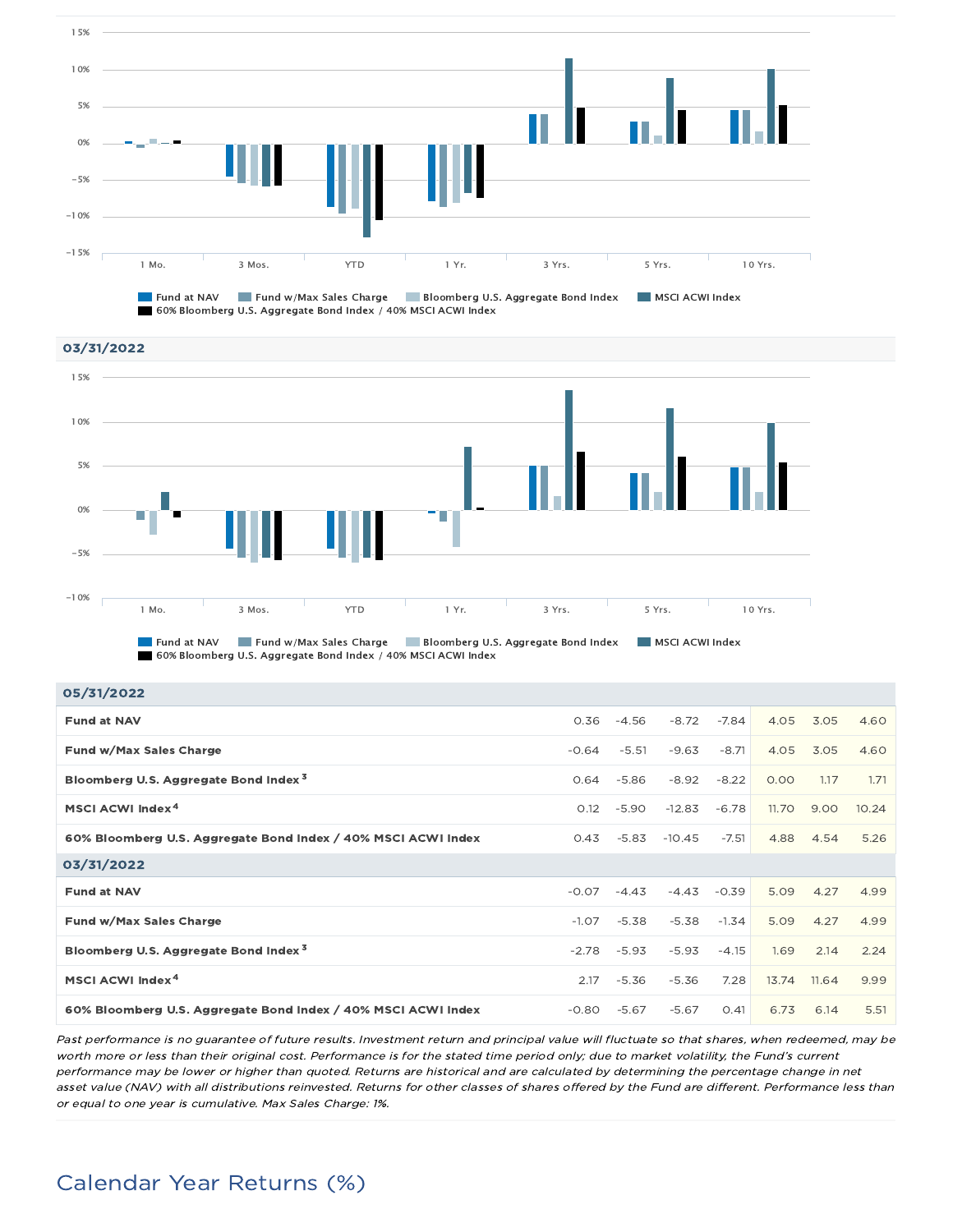|                                                               | 2012 |                 | 2013 2014 2015 2016 | - 2017 - 2018              |       | 2019                                                      | 2020   | 2021    |
|---------------------------------------------------------------|------|-----------------|---------------------|----------------------------|-------|-----------------------------------------------------------|--------|---------|
| <b>Fund at NAV</b>                                            | 6.83 | 12.57 2.26      |                     | $-1.61$ 5.90 13.88 $-8.32$ |       | - 11.63                                                   | 8.76   | 6.10    |
| Bloomberg U.S. Aggregate Bond Index <sup>3</sup>              |      | 4.21 -2.02 5.97 |                     | 0.55 2.65 3.54 0.01        |       | 8.72                                                      | 7.51   | $-1.54$ |
| MSCI ACWI Index <sup>4</sup>                                  |      |                 |                     |                            |       | 16.13 22.80 4.16 -2.36 7.86 23.97 -9.42 26.60 16.25 18.54 |        |         |
| 60% Bloomberg U.S. Aggregate Bond Index / 40% MSCI ACWI Index | 9.10 | 7.38            | 5.31 -0.39 4.87     | 11.32                      | -3.63 | 15.83                                                     | -11.73 | 6.19    |

## Fund Facts

| <b>Expense Ratio<sup>5</sup></b> | 2.16%      |
|----------------------------------|------------|
| <b>Performance Inception</b>     | 09/30/2011 |
| <b>Distribution Frequency</b>    | Annually   |

### Morningstar Rating™

as of May 31, 2022

| <b>Time Period</b> | Rating | Funds in<br><b>Tactical Allocation</b><br>Category |
|--------------------|--------|----------------------------------------------------|
| Overall            | **     | 241                                                |
| 3 Years            | ***    | 241                                                |
| 5 Years            | **     | 210                                                |
| 10 Years           | **     | 113                                                |

The Morningstar Rating™ for funds, or "star rating", is calculated for managed products (including mutual funds and exchange-traded funds) with at least a three-year history. Exchange-traded funds and open-ended mutual funds are considered a single population for comparative purposes. It is calculated based on a Morningstar Risk-Adjusted Return measure that accounts for variation in a managed product's monthly excess performance, placing more emphasis on downward variations and rewarding consistent performance. The top 10% of products in each product category receive 5 stars, the next 22.5% receive 4 stars, the next 35% receive 3 stars, the next 22.5% receive 2 stars, and the bottom 10% receive 1 star.

The Overall Morningstar Rating for a managed product is derived from a weighted average of the performance figures associated with its three-, five-, and 10-year (if applicable) Morningstar Rating metrics. The weights are: 100% three-year rating for 36-59 months of total returns, 60% five-year rating/40% three-year rating for 60-119 months of total returns, and 50% 10-year rating/30% five-year rating/20% three-year rating for 120 or more months of total returns. While the 10-year overall star rating formula seems to give the most weight to the 10-year period, the most recent three-year period actually has the greatest impact because it is included in all three rating periods. Star ratings do not reflect the effect of any applicable sales load. Hollow stars denote Morningstar Extended Performance Ratings and are considered estimates based on the performance of the fund's oldest share class, adjusted for fees and expenses.

©2022 Morningstar. All Rights Reserved. The information contained herein: (1) is proprietary to Morningstar and/or its content providers; (2) may not be copied or distributed; and (3) is not warranted to be accurate, complete or timely. Neither Morningstar nor its content providers are responsible for any damages or losses arising from any use of this information.

### NAV History

| Date         | <b>NAV</b> | NAV Change |
|--------------|------------|------------|
| Jun 24, 2022 | \$13.32    | \$0.16     |
| Jun 23, 2022 | \$13.16    | \$0.06     |
| Jun 22, 2022 | \$13.10    | \$0.02     |
| Jun 21, 2022 | \$13.08    | \$0.09     |
| Jun 17, 2022 | \$12.99    | \$0.00     |
| Jun 16, 2022 | \$12.99    | $-$0.14$   |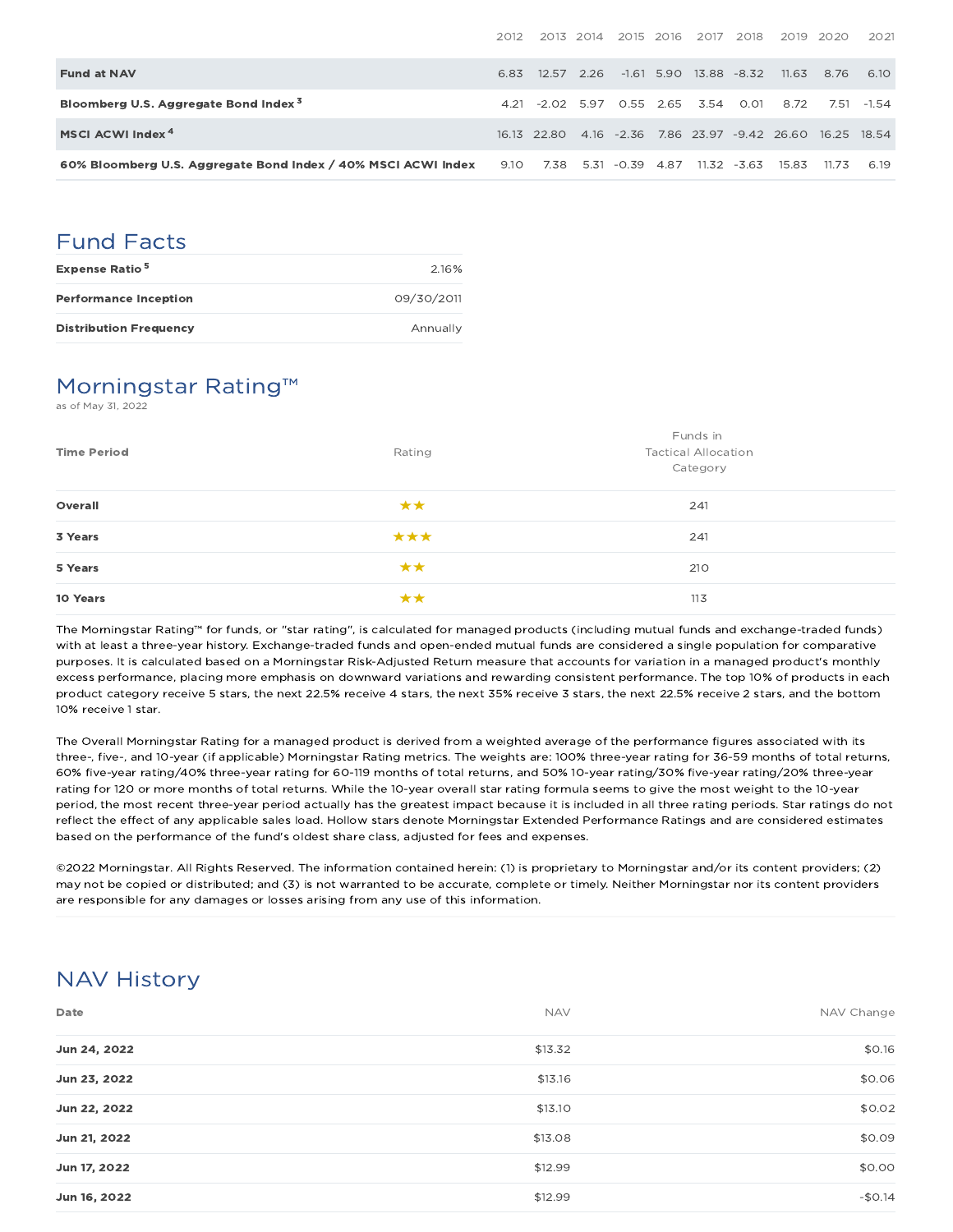| Date         | <b>NAV</b> | NAV Change |
|--------------|------------|------------|
| Jun 15, 2022 | \$13.13    | \$0.14     |
| Jun 14, 2022 | \$12.99    | $-$0.06$   |
| Jun 13, 2022 | \$13.05    | $-$0.32$   |
| Jun 10, 2022 | \$13.37    | $-$0.19$   |

# Distribution History 6

| Ex-Date      | Distribution | Reinvest NAV |
|--------------|--------------|--------------|
| Dec 07, 2021 | \$0.01530    | \$15.08      |
| Dec 03, 2019 | \$0.07750    | \$13.80      |

No records in this table indicates that there has not been a distribution greater than .0001 within the past 3 years. Fund prospectus

# Capital Gain History 6

| Ex-Date      | Short-Term | Long-Term | Reinvest NAV |
|--------------|------------|-----------|--------------|
| Dec 07, 2021 | \$0.09550  | \$0.60840 | \$15.08      |
| Dec 08, 2020 |            | \$0.32900 | \$14.85      |
| Dec 03, 2019 | \$0.05010  | \$0.36970 | \$13.80      |

No records in this table indicates that there has not been a capital gain greater than .0001 within the past 3 years. Fund prospectus

Portfolio profile subject to change due to active management. Percentages may not total 100% due to rounding.

# About Risk:

The value of investments held by the Fund may increase or decrease in response to economic, and financial events (whether real, expected or perceived) in the U.S. and global markets. The value of equity securities is sensitive to stock market volatility. Investments in foreign instruments or currencies can involve greater risk and volatility than U.S. investments because of adverse market, economic, political, regulatory, geopolitical, currency exchange rates or other conditions. In emerging countries, these risks may be more significant. ETFs are subject to the risks of investing in the underlying securities and the Fund will bear a pro rata portion of the operating expenses of an ETF in which it invests. The value of commodities investments will generally be affected by overall market movements and factors specific to a particular industry or commodity, including weather, embargoes, tariffs, or health, political, international and regulatory developments. As interest rates rise, the value of certain income investments is likely to decline. Investments in debt instruments may be affected by changes in the creditworthiness of the issuer and are subject to the risk of non-payment of principal and interest. The value of income securities also may decline because of real or perceived concerns about the issuer's ability to make principal and interest payments. Smaller companies are generally subject to greater price fluctuations, limited liquidity, higher transaction costs and higher investment risk than larger, more established companies. The Fund's exposure to derivatives involves risks different from, or possibly greater than, the risks associated with investing directly in securities and other investments. Derivatives instruments can be highly volatile, result in leverage (which can increase both the risk and return potential of the Fund), and involve risks in addition to the risks of the underlying instrument on which the derivative is based, such as counterparty, correlation and liquidity risk. If a counterparty is unable to honor its commitments, the value of Fund shares may decline and/or the Fund could experience delays in the return of collateral or other assets held by the counterparty. The Fund is exposed to liquidity risk when trading volume, lack of a market maker or trading partner, large position size, market conditions, or legal restrictions impair its ability to sell particular investments or to sell them at advantageous market prices. The impact of the coronavirus on global markets could last for an extended period and could adversely affect the Fund's performance. No fund is a complete investment program and you may lose money investing in a fund. The Fund may engage in other investment practices that may involve additional risks and you should review the **Fund** prospectus for a complete description.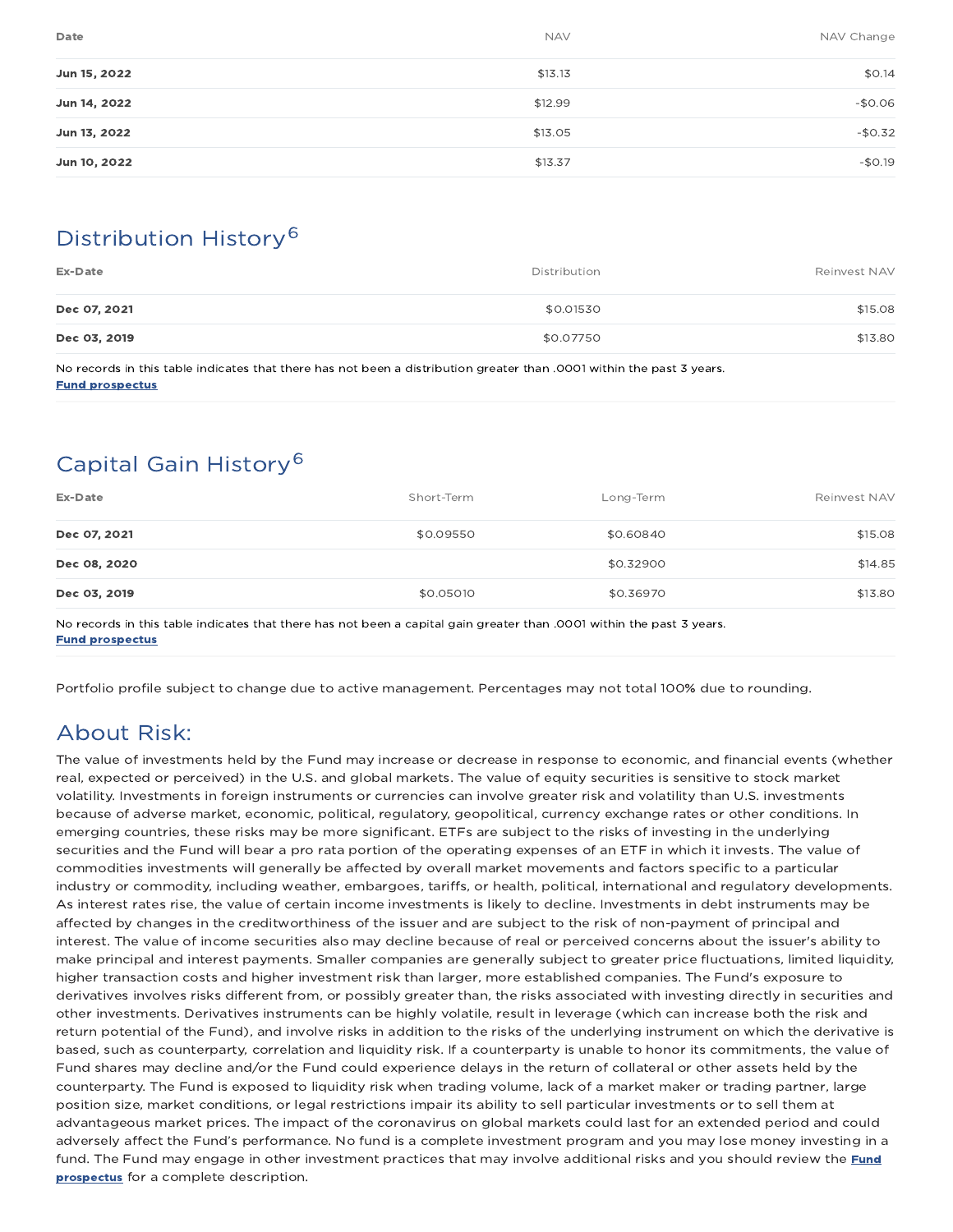3. Bloomberg U.S. Aggregate Bond Index is an unmanaged index of domestic investment-grade bonds, including corporate, government and mortgage-backed securities. Unless otherwise stated, index returns do not reflect the effect of any applicable sales charges, commissions, expenses, taxes or leverage, as applicable. It is not possible to invest directly in an index. Historical performance of the index illustrates market trends and does not represent the past or future performance of the fund. 4. MSCI ACWI Index is an unmanaged free-float-adjusted market-capitalization-weighted index designed to measure the equity market performance of developed and emerging markets. Unless otherwise stated, index returns do not reflect the effect of any applicable sales charges, commissions, expenses, taxes or leverage, as applicable. It is not possible to invest directly in an index. Historical performance of the index illustrates market trends and does not represent the past or future performance of the fund. MSCI indexes are net of foreign withholding taxes. Source: MSCI. MSCI data may not be reproduced or used for any other purpose. MSCI provides no warranties, has not prepared or approved this report, and has no liability hereunder. 5. Source: Fund prospectus.

6. A portion of the Fund's returns may be comprised of return of capital or short term capital gains. The Fund will determine the tax characteristics of all Fund distributions after the end of the calendar year and will provide shareholders such information at that time. Please consult your tax advisor for further information.

### Portfolio

# Asset Mix (%)<sup>7,8,9,10</sup>

as of Mar 31, 2022

| <b>Equity</b>                      | 45.35 |
|------------------------------------|-------|
| U.S. Equity                        | 27.86 |
| Non-U.S. Equity                    | 17.49 |
| <b>Fixed Income</b>                | 36.20 |
| U.S. Treasuries                    | 12.01 |
| Short (0-3 Yrs.)                   | 3.98  |
| Intermediate (3-10 Yrs.)           | 5.59  |
| Long (10+ Yrs.)                    | 2.44  |
| Corporates                         | 18.33 |
| <b>High Yield Corporates</b>       | 9.33  |
| <b>Investment Grade Corporates</b> | 9.00  |
| Non-U.S. Sovereign                 | 2.06  |
| Developed                          | 0.06  |
| Emerging                           | 2.00  |
| Supranational                      | 0.00  |
| <b>Government Related Munis</b>    | 0.00  |
| Mortgages Securitized              | 3.80  |
| Other                              | 0.00  |
| Cash                               | 18.45 |

### Portfolio Statistics

| as of Mar 31, 2022               |          |
|----------------------------------|----------|
| <b>Median Market Cap</b>         | \$55.0B  |
| <b>Price/Earnings Ratio</b>      | 18.6     |
| <b>Number of Holdings</b>        | 303      |
| <b>Number of Equity Holdings</b> | 286      |
| <b>Price/Book Ratio</b>          | 2.6      |
| <b>Average Maturity</b>          | 5.7 yrs. |
| <b>Effective Duration</b>        | 2.8 vrs. |

### GICS Sector Breakdown  $(%)^{8,9,10,11}$

as of Mar 31, 2022



| <b>Comm. Services</b>         | 5.06 | 8.13  |
|-------------------------------|------|-------|
| <b>Consumer Discretionary</b> | 7.41 | 11.67 |
| <b>Consumer Staples</b>       | 8.08 | 6.89  |
| <b>Energy</b>                 | 4.47 | 4.33  |
|                               |      |       |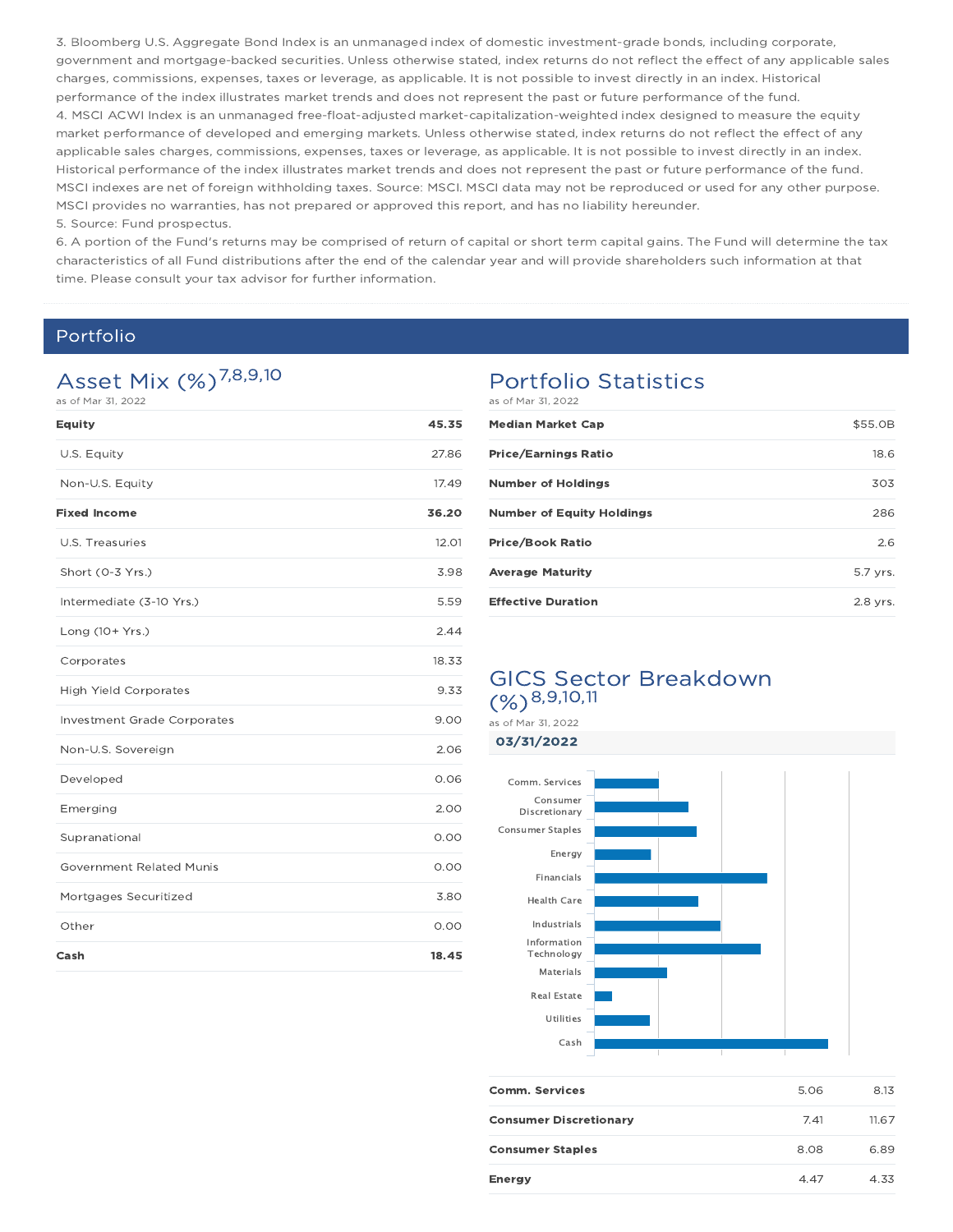| <b>Financials</b>             | 13.62 | 14.59 |
|-------------------------------|-------|-------|
| <b>Health Care</b>            | 8.22  | 11.86 |
| <b>Industrials</b>            | 9.97  | 9.52  |
| <b>Information Technology</b> | 13.14 | 22.37 |
| <b>Materials</b>              | 5.73  | 5.04  |
| <b>Real Estate</b>            | 1.41  | 2.72  |
| <b>Utilities</b>              | 4.43  | 2.87  |
| Cash                          | 18.45 | 0.00  |

# Portfolio Characteristics (%) 10,12

as of Mar 31, 2022

| Fund (%)       |      | MSCI ACWI Index (%) |  |
|----------------|------|---------------------|--|
| <b>Regions</b> |      |                     |  |
| U.S.           | 61.4 | 61.4                |  |
| Developed      | 31.1 | 27.0                |  |
| Emerging       | 7.5  | 11.6                |  |
| <b>Style</b>   |      |                     |  |
| Growth         | 46.5 | 52.0                |  |
| Value          | 53.5 | 48.0                |  |
| Size           |      |                     |  |
| Large Cap      | 81.3 | 85.6                |  |
| Midcap         | 11.7 | 13.3                |  |
| Small Cap      | 7.1  | 1.1                 |  |

# Assets by Country  $(\%)^{7,8,9,10}$  as of Mar 31, 2022

| <b>United States</b>           | 53.8 |
|--------------------------------|------|
| Japan                          | 4.2  |
| Canada                         | 2.2  |
| China                          | 2.2  |
| <b>United Kingdom</b>          | 2.2  |
| <b>Switzerland</b>             | 1.9  |
| <b>France</b>                  | 1.4  |
| Germany                        | 1.1  |
| Taiwan                         | 1.0  |
| <b>Cash &amp; Other Assets</b> | 18.5 |
| <b>View All</b>                |      |

# Geographic Mix (%)<sup>7,8,9,10</sup>

03/31/2022



| <b>United States</b>  | 53.8 |
|-----------------------|------|
| Europe ex U.K.        | 7.4  |
| Asia/Pacific          | 6.8  |
| <b>United Kingdom</b> | 2.2  |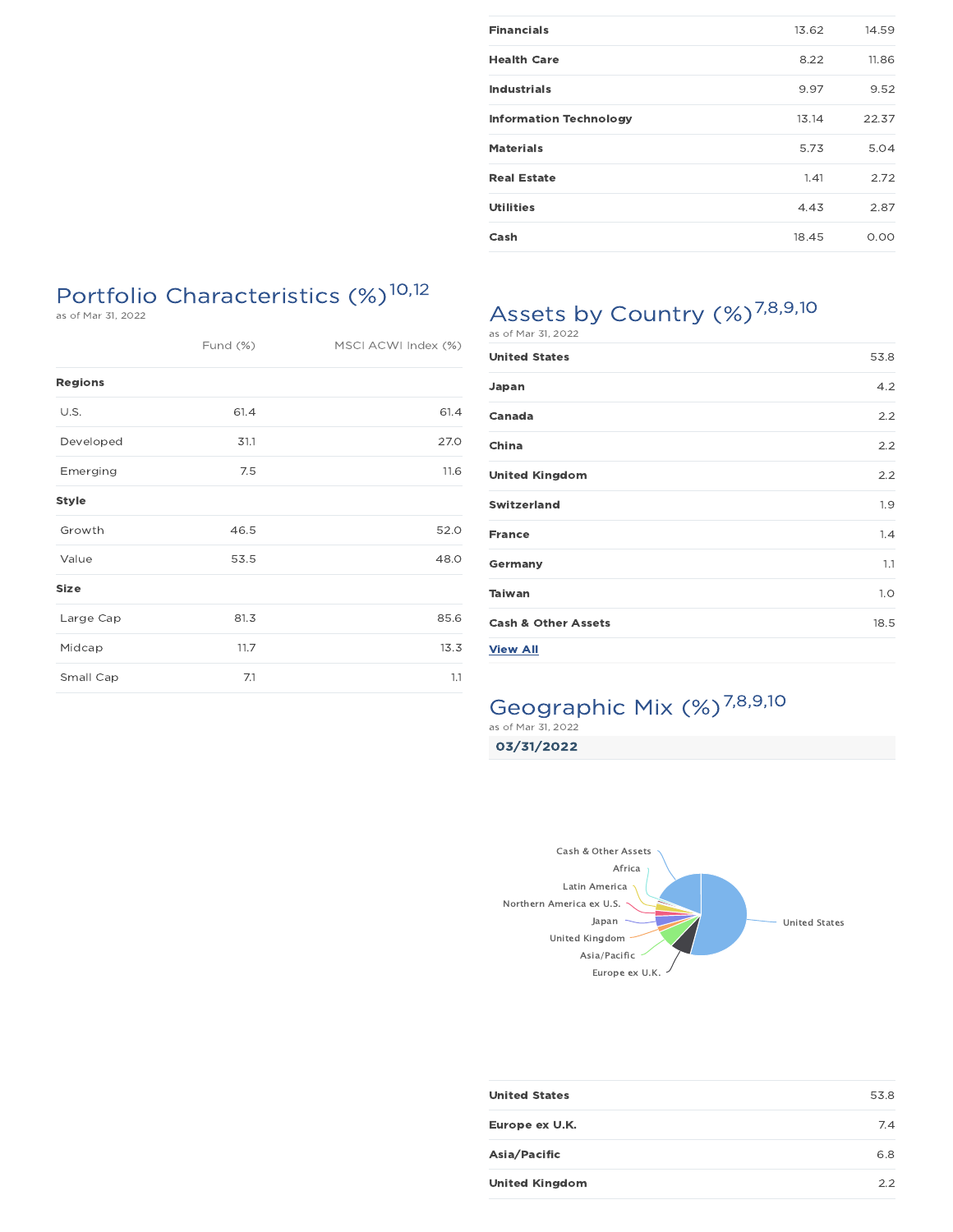| Japan                          | 4.2  |
|--------------------------------|------|
| Northern America ex U.S.       | 2.3  |
| <b>Latin America</b>           | 2.8  |
| <b>Middle East</b>             | 0.5  |
| <b>Eastern Europe</b>          | O.7  |
| Africa                         | 0.8  |
| <b>Cash &amp; Other Assets</b> | 18.5 |

# Fund Holdings  $(\%)^{7,13}$

as of Apr 30, 2022

Holding % of Net Assets

| <b>VanEck Emerging Markets High Yield Bond ETF</b>                  | 8.09% |
|---------------------------------------------------------------------|-------|
| ProShares Investment Grade-Interest Rate Hedged ETF                 | 5.27% |
| <b>First Trust Low Duration Opportunities ETF</b>                   | 5.17% |
| iShares iBoxx \$ Investment Grade Corporate Bond ETF                | 5.00% |
| PIMCO 0-5 Year High Yield Corporate Bond Index Exchange-Traded Fund | 4.48% |
| <b>WisdomTree Floating Rate Treasury Fund</b>                       | 4.17% |
| Apple Inc                                                           | 2.01% |
| <b>Microsoft Corp</b>                                               | 1.57% |
| <b>iShares MSCI China ETF</b>                                       | 1.55% |
| <b>United States Treasury Note/Bond</b>                             | 1.30% |
| <b>View All</b>                                                     |       |

Portfolio profile subject to change due to active management. Percentages may not total 100% due to rounding.

### About Risk:

The value of investments held by the Fund may increase or decrease in response to economic, and financial events (whether real, expected or perceived) in the U.S. and global markets. The value of equity securities is sensitive to stock market volatility. Investments in foreign instruments or currencies can involve greater risk and volatility than U.S. investments because of adverse market, economic, political, regulatory, geopolitical, currency exchange rates or other conditions. In emerging countries, these risks may be more significant. ETFs are subject to the risks of investing in the underlying securities and the Fund will bear a pro rata portion of the operating expenses of an ETF in which it invests. The value of commodities investments will generally be affected by overall market movements and factors specific to a particular industry or commodity, including weather, embargoes, tariffs, or health, political, international and regulatory developments. As interest rates rise, the value of certain income investments is likely to decline. Investments in debt instruments may be affected by changes in the creditworthiness of the issuer and are subject to the risk of non-payment of principal and interest. The value of income securities also may decline because of real or perceived concerns about the issuer's ability to make principal and interest payments. Smaller companies are generally subject to greater price fluctuations, limited liquidity, higher transaction costs and higher investment risk than larger, more established companies. The Fund's exposure to derivatives involves risks different from, or possibly greater than, the risks associated with investing directly in securities and other investments. Derivatives instruments can be highly volatile, result in leverage (which can increase both the risk and return potential of the Fund), and involve risks in addition to the risks of the underlying instrument on which the derivative is based, such as counterparty, correlation and liquidity risk. If a counterparty is unable to honor its commitments, the value of Fund shares may decline and/or the Fund could experience delays in the return of collateral or other assets held by the counterparty. The Fund is exposed to liquidity risk when trading volume, lack of a market maker or trading partner, large position size, market conditions, or legal restrictions impair its ability to sell particular investments or to sell them at advantageous market prices. The impact of the coronavirus on global markets could last for an extended period and could adversely affect the Fund's performance. No fund is a complete investment program and you may lose money investing in a fund. The Fund may engage in other investment practices that may involve additional risks and you should review the Fund prospectus for a complete description.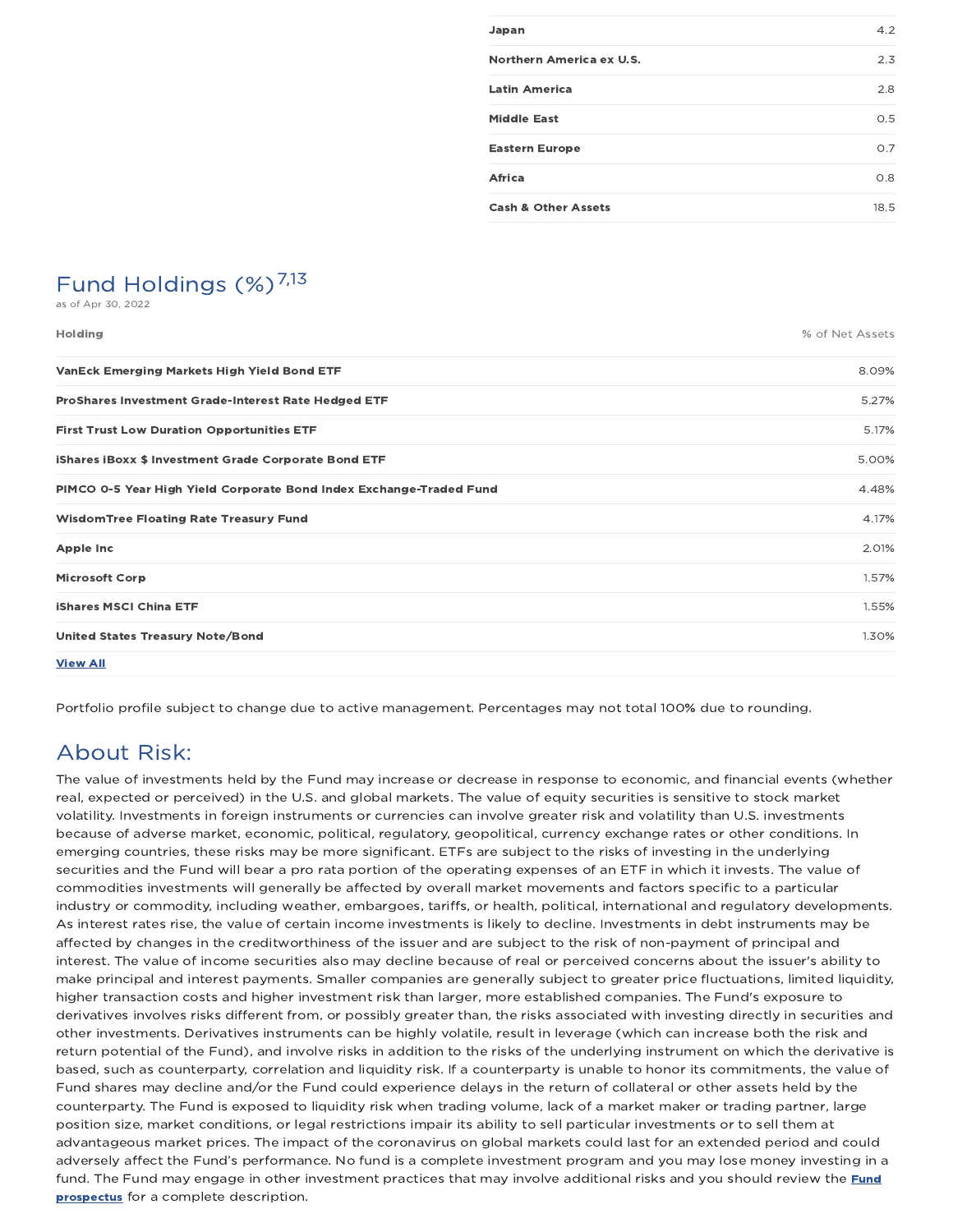4. MSCI ACWI Index is an unmanaged free-float-adjusted market-capitalization-weighted index designed to measure the equity market performance of developed and emerging markets. Unless otherwise stated, index returns do not reflect the effect of any applicable sales charges, commissions, expenses, taxes or leverage, as applicable. It is not possible to invest directly in an index. Historical performance of the index illustrates market trends and does not represent the past or future performance of the fund. MSCI indexes are net of foreign withholding taxes. Source: MSCI. MSCI data may not be reproduced or used for any other purpose. MSCI provides no warranties, has not prepared or approved this report, and has no liability hereunder. 7. Percent of total net assets.

8. The Fund may obtain exposure to certain market segments through investments in Exchange-Traded Funds (ETFs) and futures. For purposes of the asset breakdowns, allocations with respect to the Fund's investments in ETFs and futures are based on the underlying portfolio composition of each ETF and future as of the calendar quarter end.

9. Cash & Equivalents is calculated and presented net of any notional futures exposure.

10. The Fund may obtain exposure to certain foreign currencies through derivatives and/or forward contracts. These exposures may seek to hedge currency exposures and/or seek total return. These exposures are not reflected in the characteristic information shown.

11. Percent of equity holdings and cash & equivalents.

12. Weightings are calculated using individual portfolio holdings (equity-only basis) and index constituent weights. Region is based on MSCI's country/region membership methodology and, with respect to the Fund's investments in ETFs and/or futures, is based on the underlying portfolio composition of each ETF and/or future as of the calendar quarter-end. Size is based upon float-adjusted market caps and our own range definitions of Large Cap (greater than \$20B), Mid Cap (\$5B-\$20B) and Small Cap (less than \$5B), effective June 30, 2021. Prior to that, our range definitions were Large Cap (greater than \$10B), Mid Cap (\$2B-\$10B) and Small Cap (less than \$2B). Style is based upon S&P's Global Broad Market Style Indexes. Sources: Bloomberg, Axioma Inc., Standard & Poor's, MSCI. The S&P Global BMI Style Index uses three growth variables and four value variables to classify each stock in the universe as 100% growth, 100% value, or a mixture of both growth and value. This approach permits a stock to be classified, for example, as 60% growth and 40% value, for better securities classification and less index turnover by recognizing that companies may gradually move from one style to another over time.

13. The following list reflects unaudited securities holdings. Holdings information may differ if presented as of trade date. Due to rounding, holdings of less than 0.005% may show as 0.00%. Portfolio information subject to change due to active management.

### Management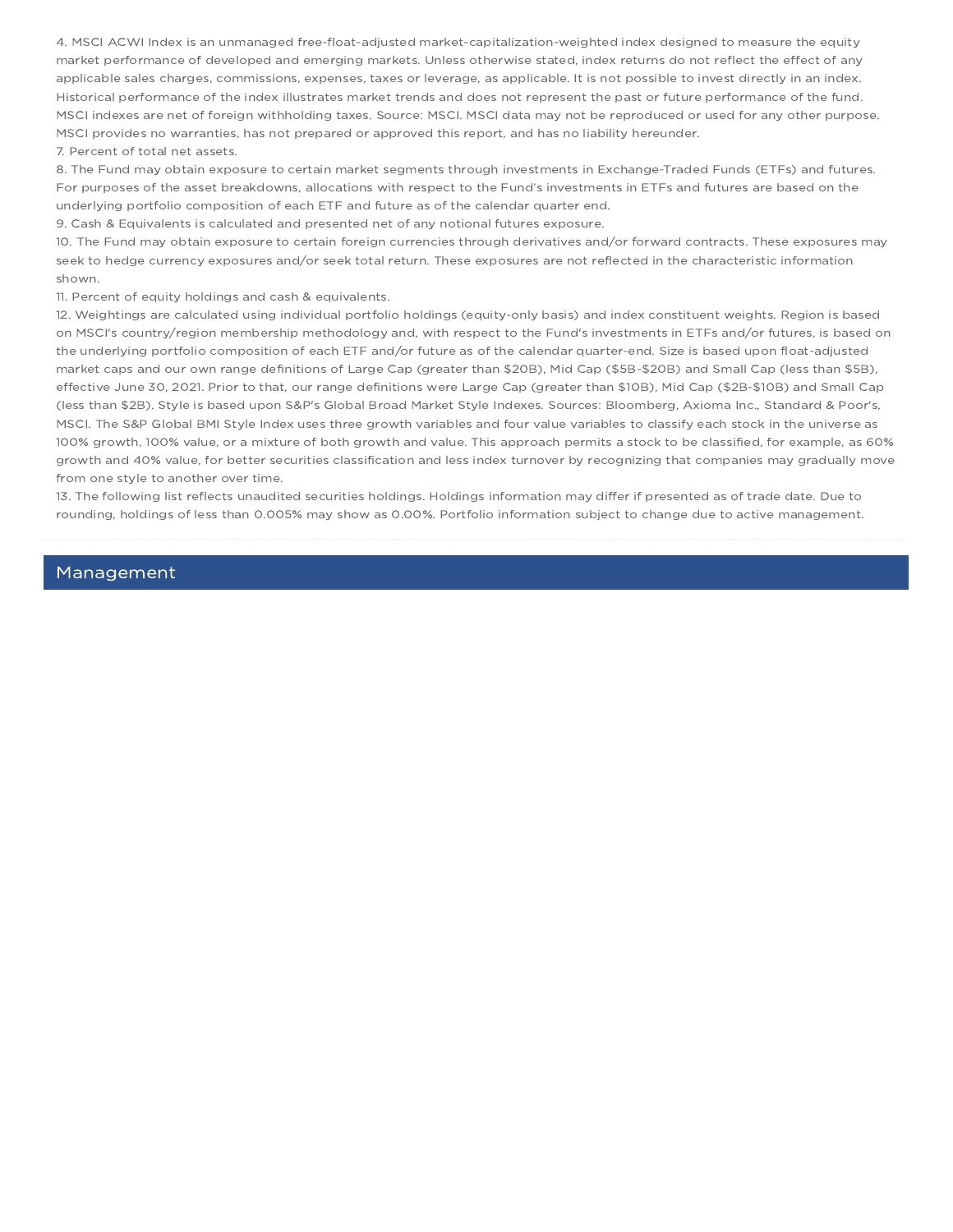#### Dan Suzuki, CFA

Deputy Chief Investment Officer Joined Richard Bernstein Advisors 2018

#### Biography

Daniel Suzuki is the deputy CIO at Richard Bernstein Advisors LLC (RBA), a registered independent investment adviser. He is responsible for portfolio strategy, asset allocation, investment management and marketing to major wirehouses and independent RIAs, and is a senior member of the RBA investment committee. He joined RBA in 2018.

Dan began his career in the investment management industry in 2002. Before joining RBA, he worked at Bank of America-Merrill Lynch in global research, most recently as a senior equity strategist. Prior to working in strategy, Dan was a fundamental equity research analyst covering the business services sector. He is a frequent guest on CNBC, Bloomberg TV, and is often quoted in leading financial publications including The Wall Street Journal, Financial Times and Barron's.

Dan earned a B.S. from Duke University. He is a CFA charterholder.

#### Education

- B.S. Duke University
- Experience
- Managed Fund since 2021

#### Other funds managed

• Richard Bernstein Equity Strategy Fund



Richard Bernstein Founder, CEO and Chief Investment **Officer** Richard Bernstein Advisors LLC

#### Biography

Richard Bernstein is the chief executive officer and chief investment officer of Richard Bernstein Advisors LLC (RBA), a registered independent investment adviser. As CIO, he leads RBA's Investment Committee, which manages all of the firm's investments, and performs executive management functions as CEO.

Mr. Bernstein founded Richard Bernstein Advisors LLC (RBA) in 2009. The firm utilizes a unique top-down approach to investing, focusing on macro trends rather than individual stock selection. RBA manages several accounts in partnership with several leading financial institutions.

Mr. Bernstein has over 35 years' experience on Wall Street, most recently as the chief investment strategist at Merrill Lynch & Co. Prior to joining Merrill Lynch in 1988, he held positions at E.F. Hutton and Chase Econometrics/IDC.

A much-noted expert on equity, style and asset allocation, Mr. Bernstein was voted to Institutional Investor magazine's annual "All-America Research Team" 18 times, and is one of only 57 analysts inducted into the Institutional Investor "Hall of Fame." He was also twice named to both Fortune magazine's "All-Star Analysts" and to Smart Money magazine's "Power 30", and was a member of Registered Rep's "Ten to watch" for 2012. His book "Style Investing: Unique Insight into Equity Management" is widely viewed as the seminal book on style-oriented investment strategies. He donates the profits from that and his other book, "Navigate the Noise: Investing in the New Age of Media and Hype," to charity.

Mr. Bernstein is co-chair of the Alfred P. Sloan Foundation endowment's Investment Committee and sits on the Hamilton College endowment's Investment Committee; he is a trustee of both institutions. He is also a former Adjunct Professor of Finance at the NYU/Stern Graduate School of business, and is a member of the Journal of Portfolio Management's Advisory Committee.

Rich holds an MBA in finance, with Beta Gamma Sigma distinction, from New York University, and a B.A. in economics from Hamilton College. He has lectured on finance and economics at numerous colleges, universities and professional forums.

#### Education

- B.A. Hamilton College
- M.B.A. Stern School of Business, New York University

#### Experience

• Managed Fund since inception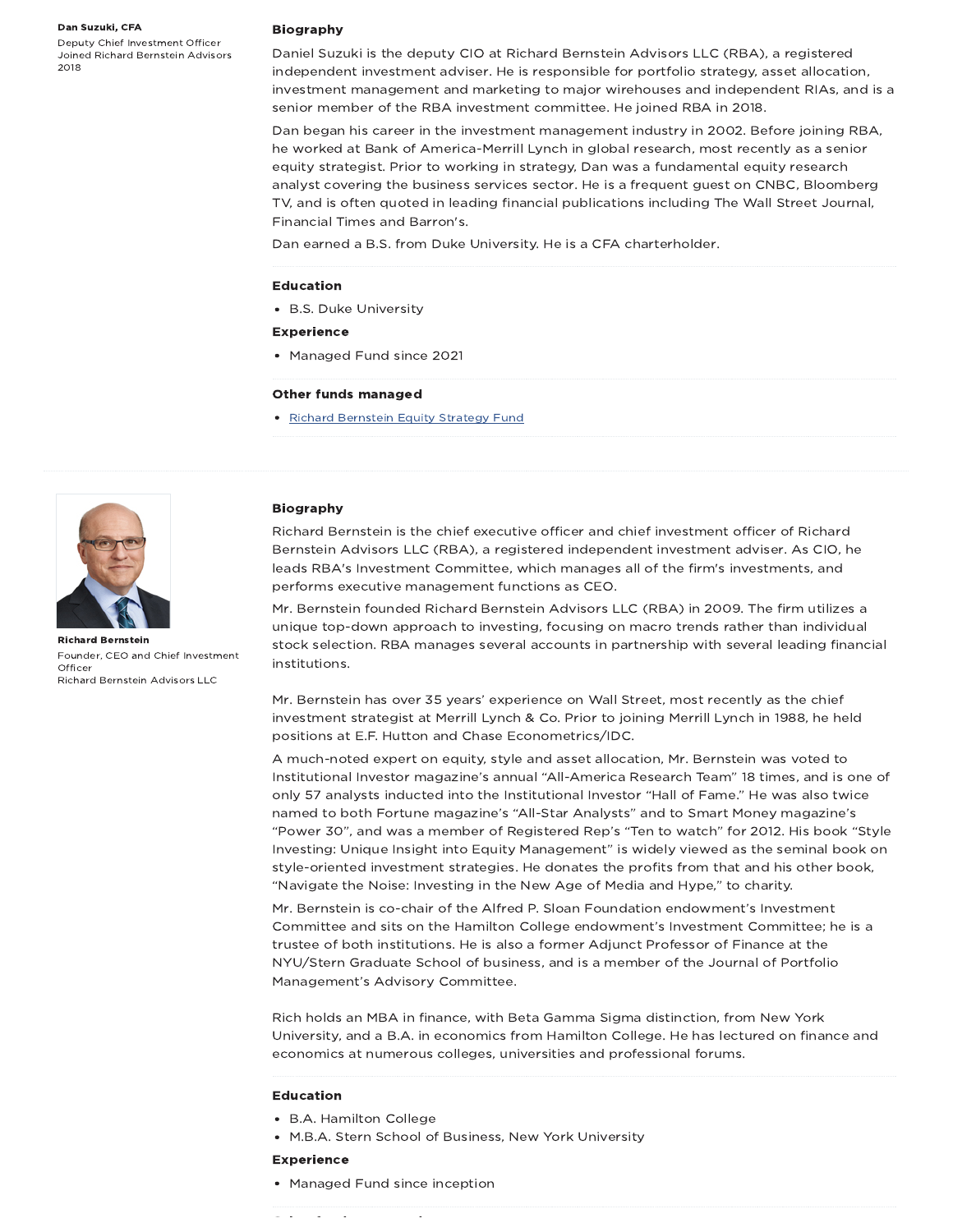### Other funds managed

• Richard Bernstein Equity Strategy Fund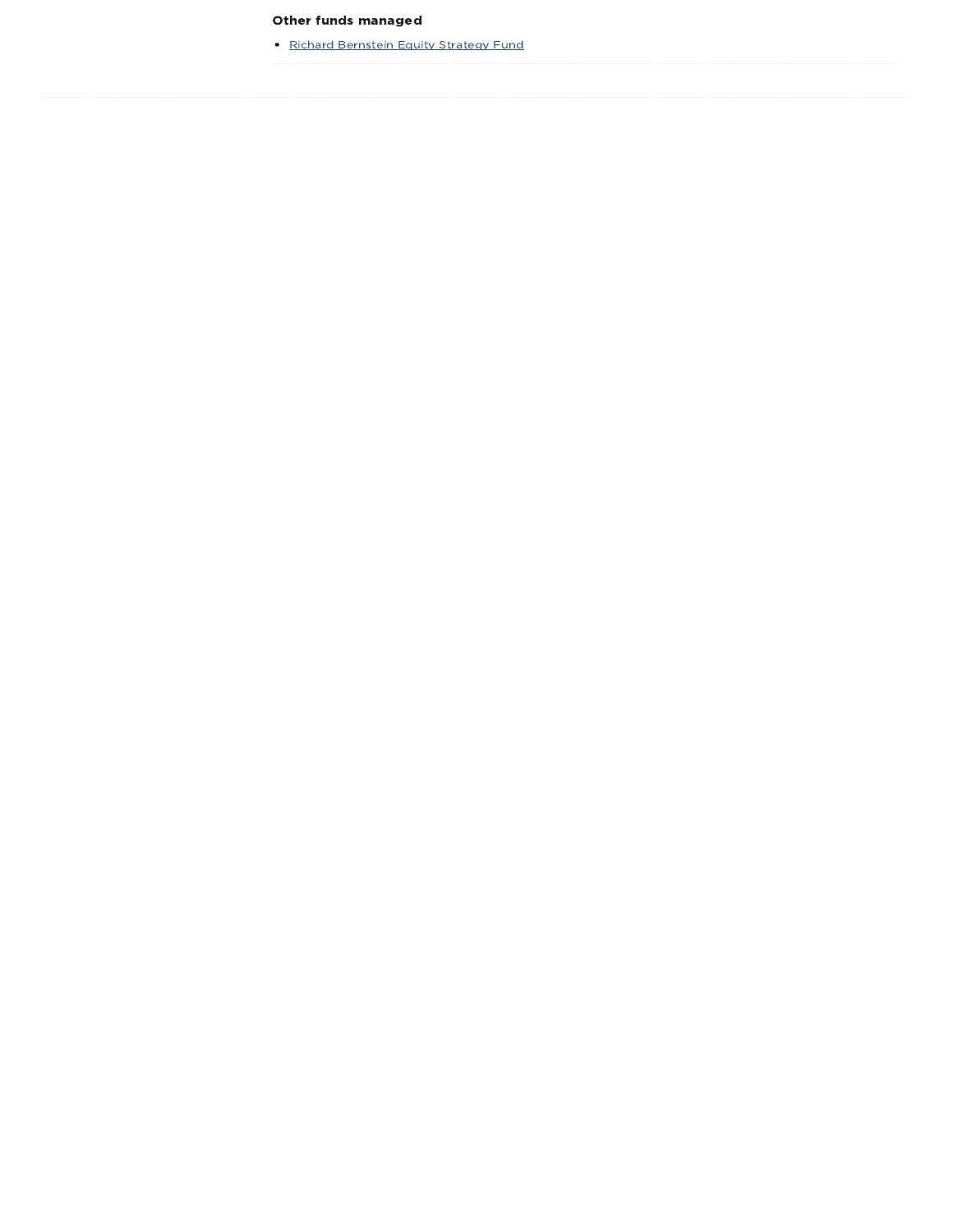

Matthew Griswold, CFA Director of Investments, Portfolio Manager, Richard Bernstein Advisors LLC

### Biography

Matthew Griswold is the director of investments at Richard Bernstein Advisors LLC (RBA), a registered independent investment adviser. He oversees investment process design and implementation for all investment products. He is responsible for buy and sell decisions, portfolio construction and risk management for the firm's global equity and multiasset class funds. Matt joined RBA in 2010.

Matt began his career in the investment management industry in 1989. Previously, Matt was a vice president and portfolio manager at State Street Global Advisors, with responsibility for the design, execution and evaluation of both new and existing global investment strategies. His extensive portfolio management experience spans most major asset classes and includes both quantitative and fundamental investment disciplines. Matt assumed a wide variety of leadership positions within State Street in areas of portfolio construction, research, performance measurement, risk analysis, mutual fund administration and client service.

Matt earned a B.S. in industrial management from Carnegie Mellon University. He is a CFA charterholder and member of the CFA Society Boston.

#### Education

- B.S. Carnegie Mellon University
- Experience
- Managed Fund since 2017

#### Other funds managed

• Richard Bernstein Equity Strategy Fund



Henry Timmons, CFA Senior Quantitative Analyst, Portfolio Manager, Richard Bernstein Advisors  $\overline{L}$ 

### Biography

Henry Timmons is director of ETFs at Richard Bernstein Advisors LLC (RBA), a registered independent investment adviser. He is responsible for asset allocation, portfolio construction, risk management and ETF research. Henry joined RBA in 2011.

Henry began his career in the investment management industry in 2005. Previously, he was a portfolio manager and quantitative analyst at Grantham, Mayo, Van Otterloo & Co. LLC. While at GMO, he evaluated quantitative and fundamental sources of alpha as potential inputs to the investment process, while assisting in constructing and managing portfolios. Prior to GMO, Henry was a management consultant at PricewaterhouseCoopers LLP, where he designed forecasting models improving supply-chain management processes for various clients.

Henry holds a B.S. in mechanical engineering and an MEng in systems engineering and engineering management from Cornell University, and an MBA in finance from Cornell SC Johnson College of Business. He is a CFA charterholder.

#### Education

- B.S. Cornell University
- M.Eng Cornell University
- M.B.A. Cornell SC Johnson College of Business

#### Experience

• Managed Fund since 2017

#### Other funds managed

• Richard Bernstein Equity Strategy Fund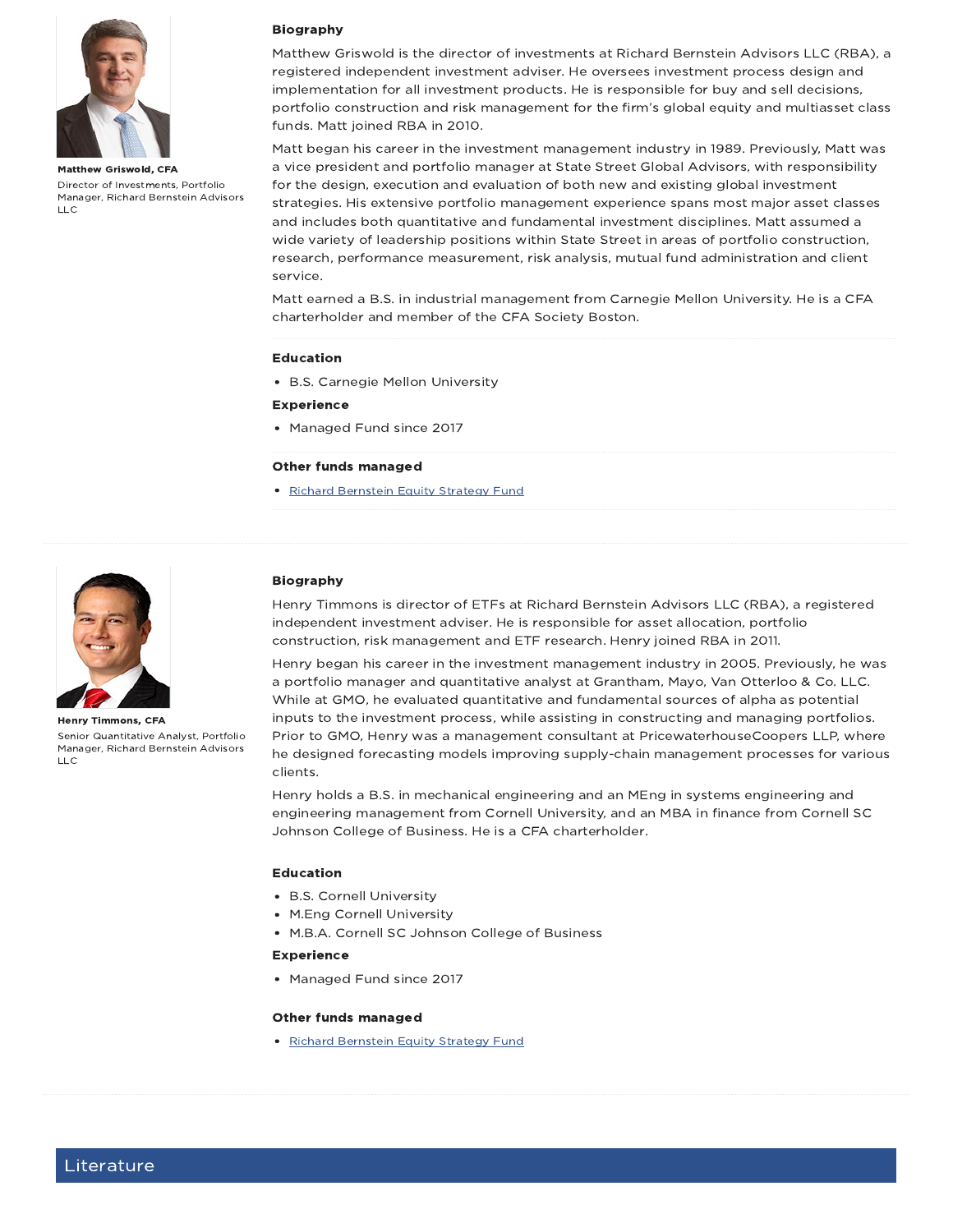### **Literature**



Download - Last updated: Mar 31, 2022

**Commentary** Download - Last updated: Mar 31, 2022

Attribution Download - Last updated: Mar 31, 2022



Download - Last updated: Aug 31, 2021

Full Prospectus Download - Last updated: Jan 1, 2022

Q1 Holdings Download - Last updated: Nov 30, 2021



E,

Q3 Holdings Download - Last updated: May 31, 2021



Download - Last updated: Jan 1, 2022

Semi-Annual Report Download - Last updated: Feb 28, 2022

Summary Prospectus Download - Last updated: Jan 1, 2022

### Eaton Vance

in  $y = 0$ 



HEADQUARTERS Two International Place Boston, MA 02110